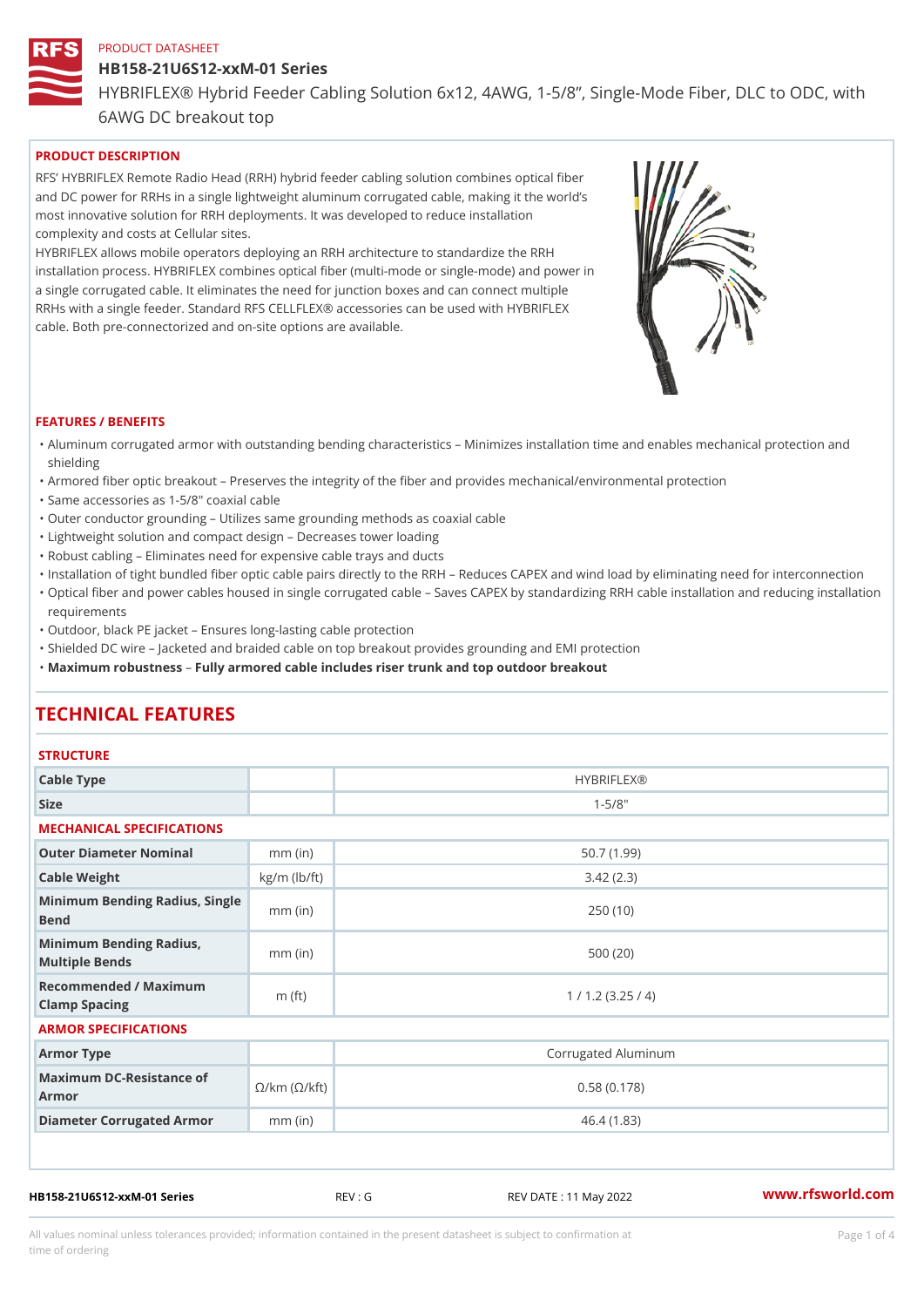HB158-21U6S12-xxM-01 Series

HYBRIFLEX® Hybrid Feeder Cabling Solution 6x12, 4AWG, 1-5/8, Sing 6AWG DC breakout top

| CABLE JACKET                                                                                                                    |                             |                                                          |
|---------------------------------------------------------------------------------------------------------------------------------|-----------------------------|----------------------------------------------------------|
| UV-Protection Individual and<br>External Jacket                                                                                 |                             | Yes                                                      |
| DC POWER CABLE SPECIFICATIONS                                                                                                   |                             |                                                          |
| Number of DC Pairs                                                                                                              |                             | 6                                                        |
| Maximum DC-Resistance $\bigotimes_{k=m}^{\infty}$ ( $\bigotimes_{k=m}^{\infty}$ /km ( $\bigotimes_{k=m}^{\infty}$ )<br>$C$ able |                             | 0.83(0.25)                                               |
| Cross Section of Power Cnamble (AWG)                                                                                            |                             | 21.1(4)                                                  |
| DC Wire Jacket Material                                                                                                         |                             | PVC/Nylon                                                |
| DC Cable Single Bending Rhandi(uish)                                                                                            |                             | 137(5.4)                                                 |
| DC Cable Diameter                                                                                                               | $mm$ (in)                   | 7.8(0.308)                                               |
| DC Standards (Meets or Exceeds)                                                                                                 |                             | For use in UL 1569, PVC Nylon, RoHS/REACH Compli         |
| Break-out Length (Top)                                                                                                          | $mm$ (in)                   | 4000 (157)                                               |
| Break-out Length (Bottcm)mm (in)                                                                                                |                             | 355(14)                                                  |
| DC Cable Sealing Method                                                                                                         |                             | Semi-rigid flame-retardant polyolefin, with hot melt adl |
| <b>F/O CABLE SPECIFICATIONS</b>                                                                                                 |                             |                                                          |
| F/O Cable Type                                                                                                                  |                             | G657-A1 Single Mode, Bend Tolerant                       |
| Number of F/O Pairs                                                                                                             |                             | 12                                                       |
| Core/Clad                                                                                                                       | μm                          | 9/125                                                    |
| Secondary Protection Nomimal(in)                                                                                                |                             | 900(0.035)                                               |
| Single Bending Radius                                                                                                           | $mm$ (in)                   | 157(6.2)                                                 |
| Cable Diameter                                                                                                                  |                             | 5.512(0.217)                                             |
| F/O Standards (Meets or<br>Exceeds)                                                                                             |                             | UL Listed Type OFNR (UL1666), RoHS Compliant             |
| Optical Loss                                                                                                                    | dB/Km                       | $0.5 \t@ 1310 nm$<br>$0.5 \t@ 1550 nm$                   |
| Fiber Termination End                                                                                                           |                             | ODC plug                                                 |
| Fiber Termination End 2                                                                                                         |                             | DLC connector                                            |
| FO Break-out Length (Top)mm (in)                                                                                                |                             | 914 (36)                                                 |
| FO Break-out Length (Bottomm) (in)                                                                                              |                             | 1670 (65.7)                                              |
| Cable Sealing Method                                                                                                            |                             | Semi-rigid flame-retardant polyolefin, with hot melt ad  |
| TESTING AND ENVIRONMENTAL                                                                                                       |                             |                                                          |
| Storage Temperature                                                                                                             | $^{\circ}$ C ( $^{\circ}$ F | $-40$ to $70$ ( $-40$ to $158$ )                         |
| Operation Temperature                                                                                                           | $^{\circ}$ C ( $^{\circ}$ F | $-40$ to 65 ( $-40$ to 149)                              |
| Installation Temperature                                                                                                        | $^{\circ}$ C ( $^{\circ}$ F | $-20$ to 65 ( $-4$ to 149)                               |
| ASSEMBLY LOSS                                                                                                                   |                             |                                                          |
| Optical Insertion Loss, Rikes earor<br>Jumper Tested IndividuallyJumper                                                         |                             | 0.4 dB typical @1310/1550nm                              |
| SYSTEM LOSS                                                                                                                     |                             |                                                          |
| Optical Insertion Loss, RTistearl, a Etch d to                                                                                  |                             | 0.7dB typical / 1.25dB max @1310/1550nm                  |

HB158-21U6S12-xxM-01 Series REV : G REV DATE : 11 May 2022 WWW.rfsworld.com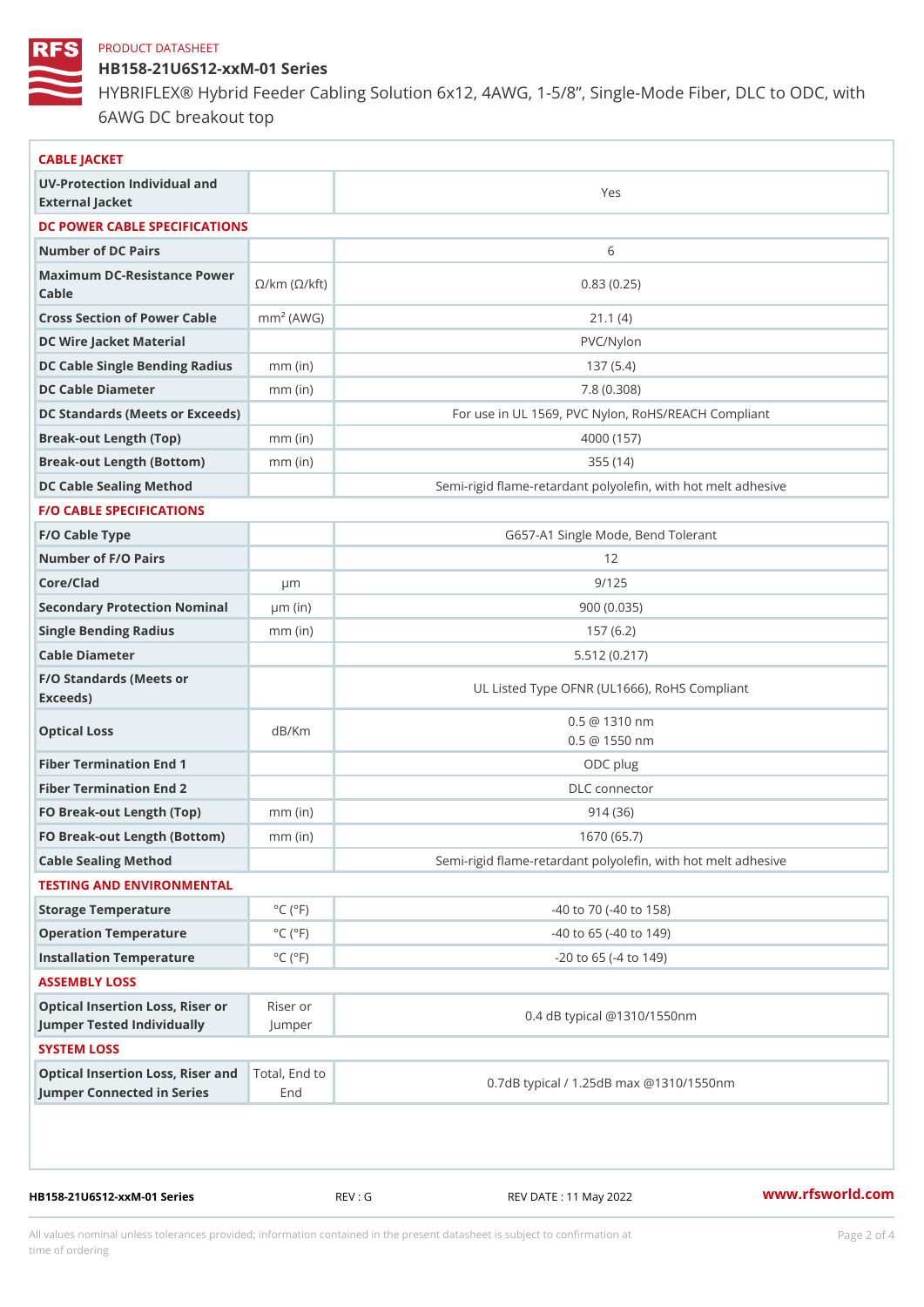HB158-21U6S12-xxM-01 Series

HYBRIFLEX® Hybrid Feeder Cabling Solution 6x12, 4AWG, 1-5/8, Sing 6AWG DC breakout top

#### EXTERNAL DOCUMENT LINKS

Installation Guidelwinessad On-line Factory Te[s](https://www.rfsworld.com/pictures/userfiles/programs/AAST Latest Version.zip)teRvesults:

#### NOTES

Nominal length equals length of trunk not includ breakouts; breakout lengths add additionally to length tip to tip

Top Breakout - DC Power Cable Specifications: "No of DC pairs 6; Specifications per 1 pair:

"Maximum DC-Resistance Power Cable !&/km (!&/

"Cross Section of Power Cable mm2 (AWG) 13.3

"Overall Cable Diameter mm (in) 11.5 (0.453),

"DC Cable Jacket Material PVC,

"EMI Shield Tinned Copper Braid

### ADDITIONAL ASSEMBLY LENGTHS

| $L$ ength ( $\ln$ ) | Model Number                  |
|---------------------|-------------------------------|
| 40                  | HB158-21U6S12-40M-01          |
| 50                  | HB158-21U6S12-50M-01          |
| 60                  | HB158-21U6S12-60M-01          |
| 70                  | nd bottHoBh158-21U6S12-70M-01 |
| 80                  |                               |
| 90                  | HB158-21U6S12-90M-01          |
| 100                 | HB158-21U6S12-100M-01         |
| 110                 | 42).<br>HB158-21U6S12-110M-01 |
| 120                 | HB158-21U6S12-120M-01         |
| 130                 | HB158-21U6S12-130M-01         |
|                     |                               |

HB158-21U6S12-xxM-01 Series REV: G REV DATE: 11 May 2022 WWW.rfsworld.com